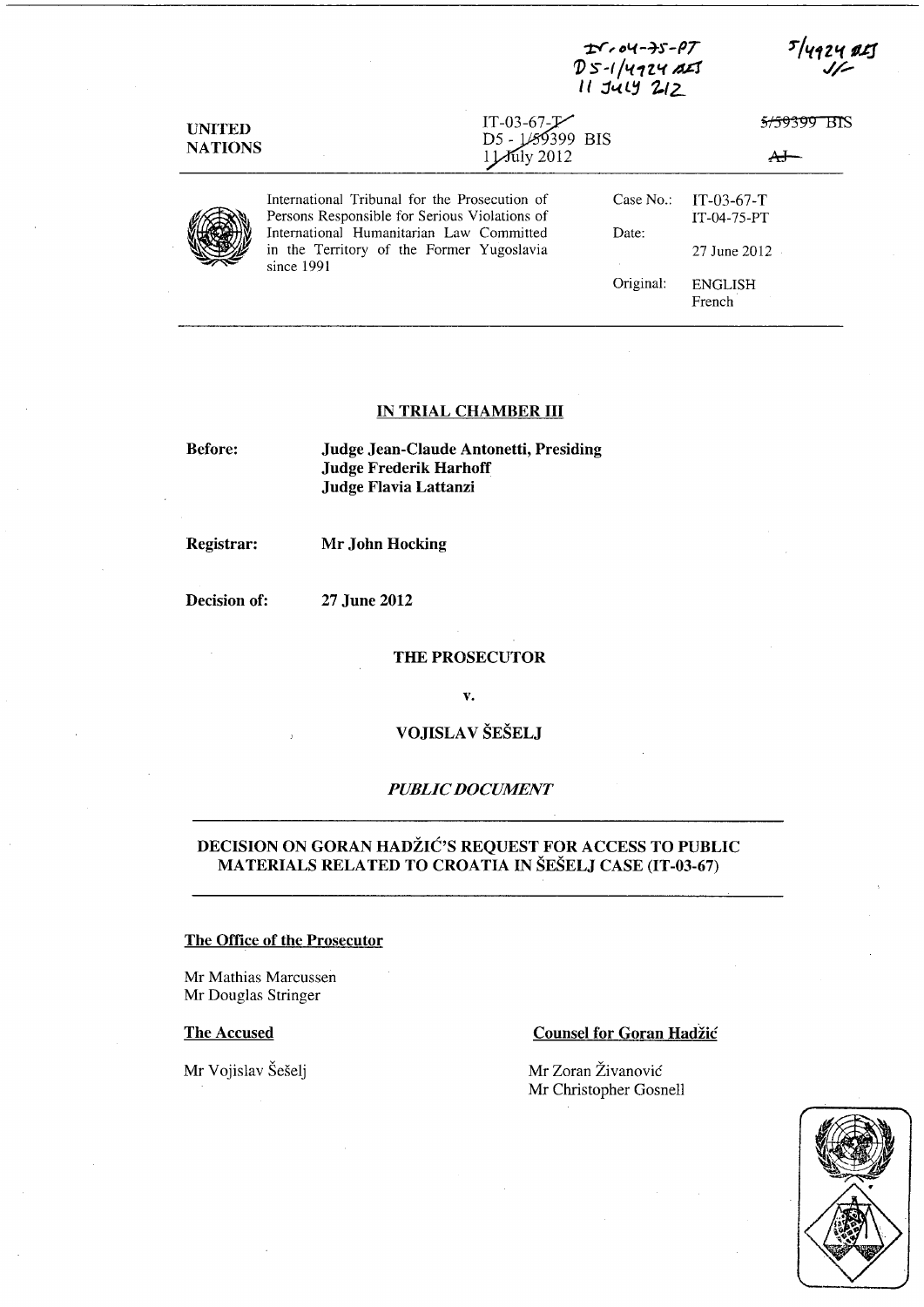*,4.L59399* -mS

**TRIAL CHAMBER III** ("Chamber") of the International Tribunal for the Prosecution of Persons Responsible for Serious Violations of International Humanitarian Law Committed in the Territory of the Former Yugoslavia since 1991 ("Tribunal"),

**SEIZED** of the request filed as a public document on 15 June 2012 on behalf of Goran Hadzic ("Applicant"), charged in Case No. IT -04-75, *The Prosecutor v. Goran*  Hadžić ("Hadžić Case"), seeking access to all public material related to events occurring in Croatia between 1991 and 1993 in the file of the present case and, in particular, all public material disclosed pursuant to Rules 66 (A) and 66 (B) of the Rules of Procedure and Evidence of the Tribunal ("Rules"), as well as all public exhibits that are not available on the judicial database of the Tribunal ("Request"), $\frac{1}{2}$ 

**NOTING** the Decision of 18 September 2008 in which the Chamber decided that the public should not have access to exhibits that were admitted into evidence, including as public documents in the present case before the judgement is rendered and that the ruling on all requests for access to these exhibits should, therefore, be stayed until the end of the trial, with the exception of requests from those accused before the Tribunal, or from national courts, who may need them for the preparation of their defence, $2$ 

**CONSIDERING** that, at the hearing of 30 March 2010, Vojislav Šešelj ("Accused") indicated to the Chamber that, in principle, he did not oppose the disclosure of documents related to the present case when it is sought by the Defence of other persons accused before the Tribunal, $3$ 

**NOTING** the Response of the Office of the Prosecutor ("Prosecution"), filed as a public document on 26 June 2012, in which the Prosecution indicates that it supports, in part, the present request relating to access to all exhibits admitted as public

<sup>1 &</sup>quot;Goran Hadzic's Request for Access to All Public Materials in *Prosecutor v. Vojislav Se§elj* Related to Croatia", 15 June 2012 (public) ("Request").

<sup>&</sup>lt;sup>2</sup> "Decision Regarding Public Access to Trial Exhibits", 18 September 2008 (public) ("Decision of 18 September 2008"), pp. 1 and 2.

Questions regarding procedure, "T(E)" of 30 March 2010, p. 15862. The Accused received the BCS translation of the Request of 18 June 2012 *(see Proces-verbal* of Reception filed on 20 June 2012) and has, therefore, until 2 July 2012 to respond. However, in view of the above principle he adopted and considering that the present decision is not likely to cause him any prejudice, the Chamber does not deem it necessary, when dealing with the present Request, to wait for the expiry of the deadline for the response the Accused, as set out in Rule 126 *bis* of the Rules.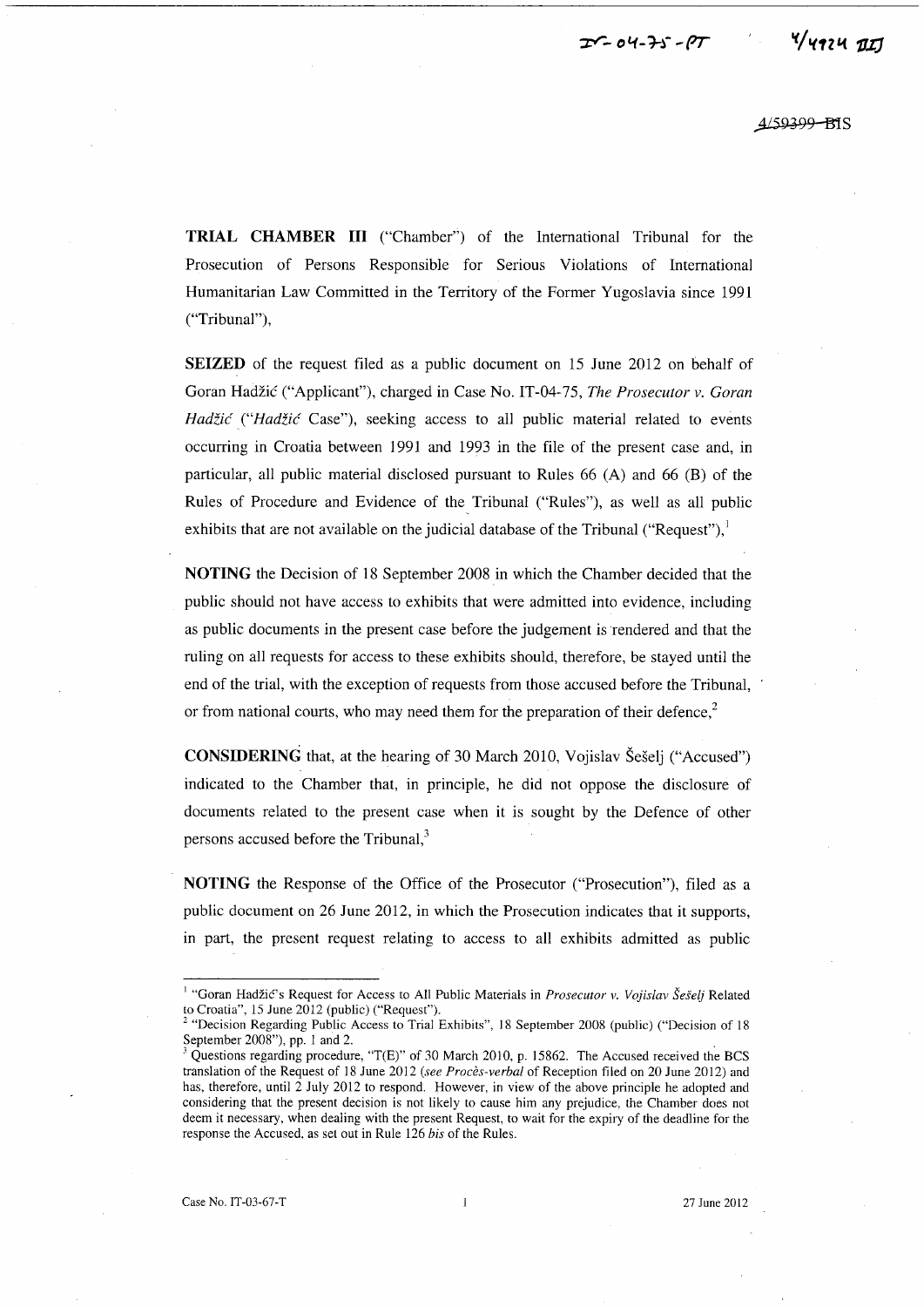$T - 04 - 75 - 8T$ 

 $3/4924$  BIS

<del>-3/59399-BIS</del>

documents in the present case, but opposes granting access to documents disclosed to the Accused pursuant to Rules 66 (A) and 66 (B) of the Rules, maintaining that this request for disclosure is not a matter for the Chamber,<sup>4</sup>

**NOTING** the Decision of 13 March 2012, in which the Chamber authorised the Applicant, in accordance with the conditions set out in this Decision, to examine all confidential material filed *inter partes* in the present case relating to events occurring in Croatia between 1991 and 1993, in particular the transcripts of testimony heard in closed session and private session, confidential exhibits, confidential submissions of the parties and confidential decisions in the case file,<sup>5</sup>

**CONSIDERING** that to the extent that the present Request expressly falls under the special case of persons accused before the Tribunal who may seek access to documents<sup>6</sup> and that the Chamber has already granted the Applicant access to confidential material relating to events occurring in Croatia between 1991 and 1993 on the ground that there was a "good chance" that this material could help the Applicant in the preparation of his defence,<sup>7</sup> it does not see any reason that may lead it to deny access to the public material in the present case file,

**CONSIDERING** that certain documents disclosed by the Prosecution to the Accused pursuant to Rules 66 (A) and 66 (B) of the Rules were sent to him directly without being admitted into the file and that, consequently, they cannot be disclosed to the Applicant in the present decision,

**CONSIDERING** that it is for the Chamber seized of the *Hadžić* Case to ensure that the Prosecution fulfils its obligations *vis-a-vis* the Applicant pursuant, notably, to Rule 66 of the Rules,

Case No. IT-03-67-T 2 27 June 2012

<sup>&</sup>lt;sup>4</sup> "Prosecution's Response to Goran Hadžić's Request for Access to All Public Materials in *Prosecutor* v. *Vo}islav SeSel}* Related to Croatia", 26 June 2012 (public) ("Response"), paras I to 4.

<sup>5 &</sup>quot;Decision on Motion of Goran Hadzic Seeking Access to Confidential Material Related to Croatia in *SeSel}* Case (IT-03-67)", 13 March 2012 (public) with a separate opinion of Presiding Judge Jean-Claude Antonetti in the public annex ("Decision of 13 March 2012"), para. 28.

Decision of 18 September 2008, p. 1.

<sup>7</sup> Decision of 13 March 2012, para. 19; *cf* "Decision on the Request of Jovica Stanisic for Public Trial Exhibits in the Seselj Case (IT-03-67)", 27 October 2010 (public), p. 2.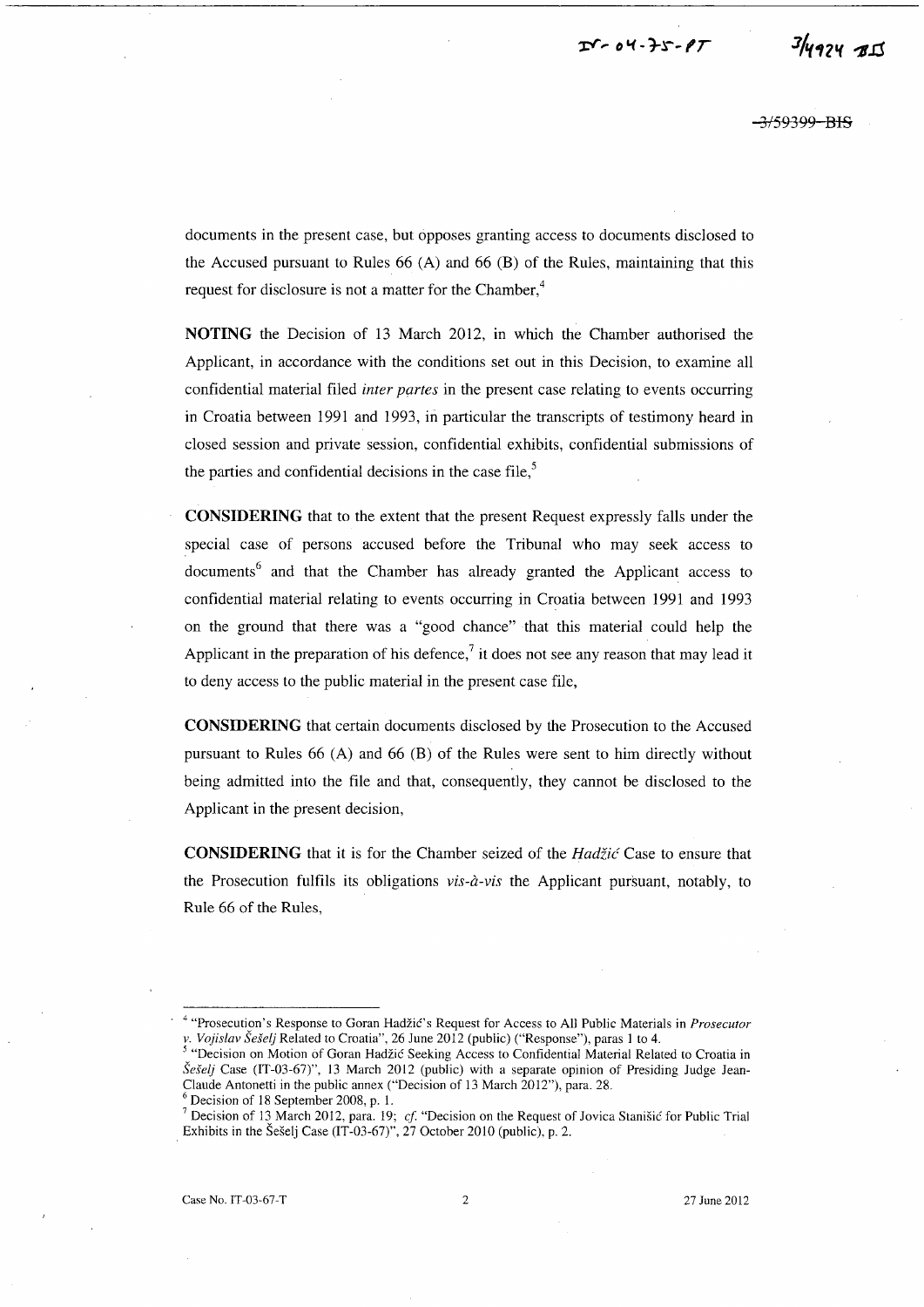<del>2/59399 BI</del>S

### **FOR THE FOREGOING REASONS**

**PURSUANT TO** Articles 21 (2) and 21 (4) (b) of the Statute of the Tribunal and Rules 54 and 73 of the Rules,

**GRANTS IN PART** the request and **AUTHORISES** the Applicant to examine all public material – in particular public documents disclosed pursuant to Rules  $66 (A)$ and 66 (B) of the Rules, so long as they form part of the file in the sense of Article 10.1 of the "Directive for the Court Management and Support Services Section [of the] Judicial Support Services [of the] Registry<sup>38</sup> and the exhibits admitted as public documents - from the present case and relating to events occurring in Croatia between 1991 and 1993,

**ORDERS** the Prosecution to inform the Registry by 30 July 2012 at the latest of the public material relating to events occurring in Croatia between 1991 and 1993 that are part of the file in the present case,

**REQUESTS** that the Registry disclose to the Applicant documents identified in this way,

**ORDERS** the Applicant, his counsel and all other associates who have been authorised to examine the said material to refrain from disclosing or revealing its content, in its entirety or in part, to a third party until the end of the trial and subject to any later decisions concerning the possible changes to the public nature of the said material,<sup>9</sup>

**DENIES** the Request in all other respects.

<sup>8</sup>ITI1211REV.2, 19 January 2011.

<sup>&</sup>lt;sup>9</sup> Should the material in question be disclosed to a third party for the purposes of the preparation of the Applicant's defence, with the Chamber's approval, any person who receives it must be informed by the Applicant or his Counsel that they are not permitted to copy, reproduce or make public, in its entirety or in part, any confidential information, or to disclose it to any other person. Moreover, if a person receives one of these documents, he must return it to the Applicant, his Counsel or any other person approved by them, as soon as he no longer needs it for the preparation of his defence. With reference to this paragraph, third parties exclude: (i) the Applicant; (ii) his Counsel; (iii) any associate who has been approved by the Counsel to examine the confidential material; and (iv) Tribunal staff, including members of the Prosecution. If the Applicant's Counsel or a member of the Defence team allowed to examine the confidential material withdraws from the Hadžić Case, he will return to the Registry all confidential material that was sent to him in accordance with this decision.